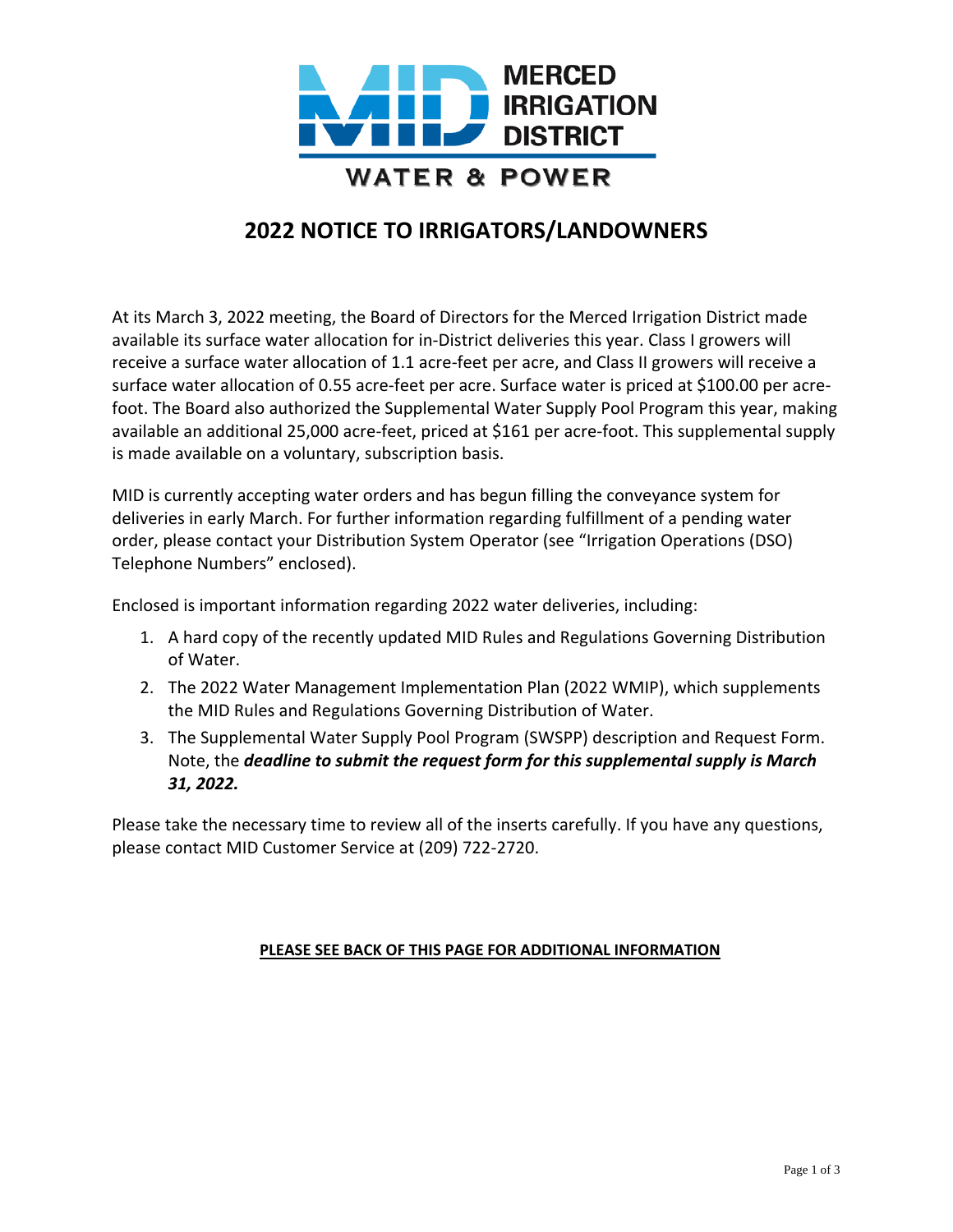### **GENERAL INFORMATION**

**Water Payments –** Water will be charged as used with payment due upon receipt of the District's monthly statement. Prior year account balances must be paid in order to receive water deliveries.

**Landowner/Tenant Agreements –** Landowner/Tenant Agreements on file from the prior year will be honored unless notice of revocation is received by the District from the owner or tenant.

**Water Orders and Deliveries –** Water orders and deliveries shall be initiated according to MID's Rules and Regulations Governing Distribution of Water, except where provisions in the attached WMIP plan may differ.

### **Tail water may not be discharged into any MID water conveyance facility.**

### **MID WATER CUSTOMER SERVICE: (209) 722-2720**

### **IMPORTANT INFORMATION FOR LANDOWNER**

#### **1. STANDBY FEES:**

- **a. PURPOSE OF STANDBY FEES:** Standby fee revenues are used to support the District's budgets. Payment of standby fees is not payment for delivery of irrigation water. Standby fees must be paid on all lands in the District, including acreage that is not irrigated and on acreage which will be irrigated from privately owned wells.
- **b. IRRIGATION DISTRICT STANDBY FEES:** The District's standby fee is computed by multiplying the number of acres of your property, as described by the Merced County Assessor's office, by the per-acre standby fee. The standby fee is currently set at \$24 per acre.
- **c. PAYMENT OF 2022 IRRIGATION DISTRICT STANDBY FEES:** Standby fees will be billed in April, but may be paid in installments. The first installment is considered delinquent if not paid by May 15, 2022. The second installment will become delinquent if not paid by June 30, 2022.

Payments can be made by mail to Merced Irrigation District at 744 West 20<sup>th</sup> Street, Merced, CA 95340; in person at the Administration Office located at 744 W. 20<sup>th</sup> Street; by logging into your water account at www.mercedid.org; or by phone at (209) 722-2720. To pay by mail, please return the bottom portion of the statement with your payment in the return envelope. Please make checks and money orders payable to Merced Irrigation District and write your customer and statement number on your check (the numbers appear above the customer name). **THIS WILL BE THE ONLY BILL FOR STANDBY FEES THAT YOU WILL RECEIVE. STANDBY FEES WILL NO LONGER APPEAR ON YOUR WATER BILLS TO AVOID DUE DATE CONFUSION.** A 1% penalty will apply to amounts unpaid or received after the due date, and monthly thereafter. A \$25.00 fee per parcel will apply if the fees are sent for collection. Any delinquency may cause denial of delivery of irrigation water (See item 3).